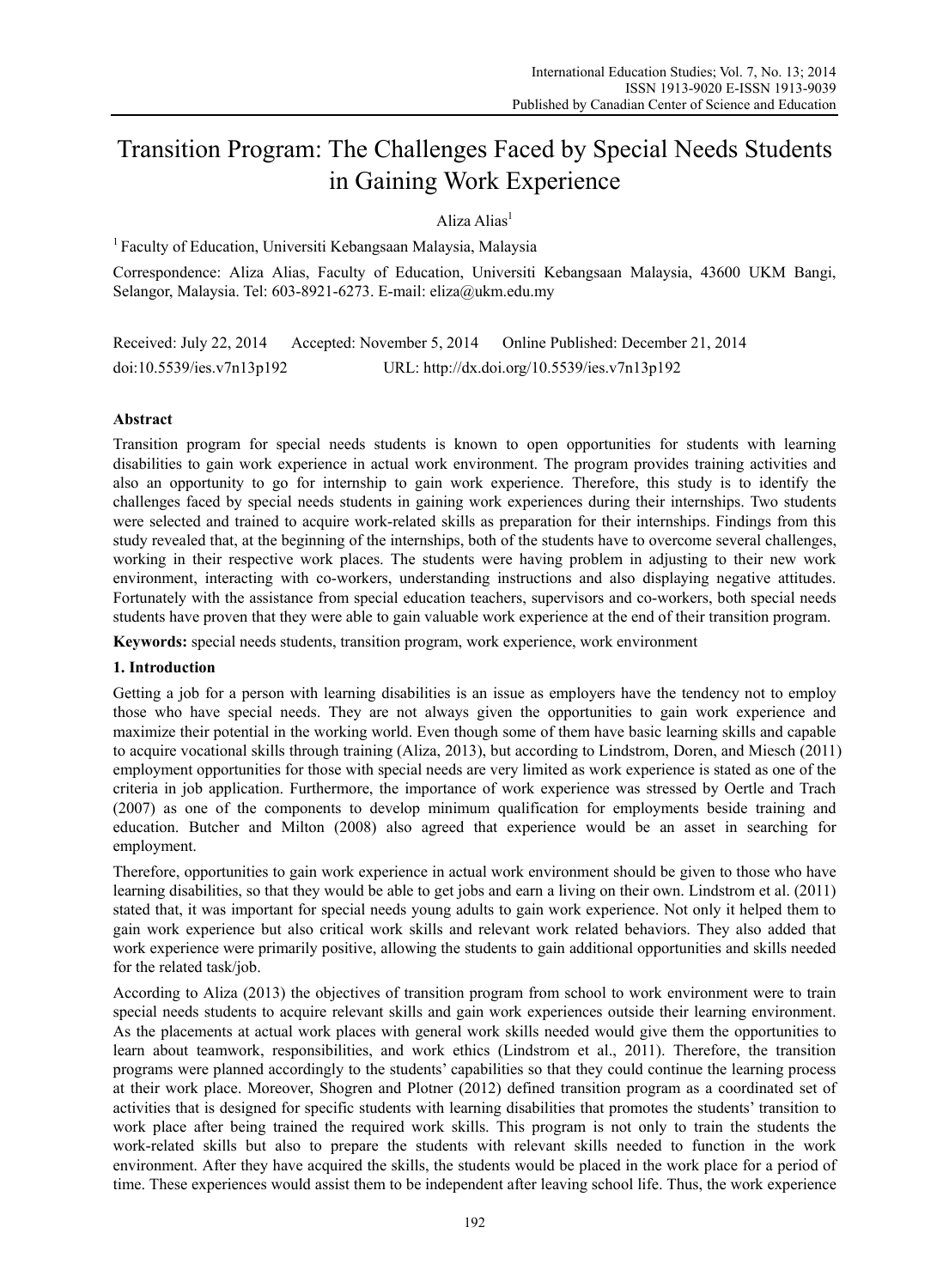gained through transition program would lead to the opportunities to work after leaving school, and indirectly would also boost up the students' self-confidence to enter work force in the future (Lindstrom et al., 2011).

The transition programs in Malaysia were implemented by special education teachers. The teachers would carefully select qualified students with learning disabilities to be trained in the program. These students' academic skills were not only assessed by the teachers but also their social and emotional development. Therefore, several observations were done in the class and also outside the class to identify their abilities in coping with the demands of the work environment later. The data gathered would provide information in planning learning activities in the transition program. The transition programs' activities are designed based on the students' needs, interests, and also their goals to be in the program. The students were taught and prepared about career-related learning and the need to gain work experience. The transition program also provided specific learning process and assistance in preparing the future interns to function in the actual work environment. The teachers also the students' knowledge and skills especially in coping with the needs and demands at the work place including communication and social skills. This was to initiate positive interaction with co-workers or supervisor and ultimately build good relationships for the students' well-being in the work environment. It was not an easy task for the teachers to look for employers that would accept these trained students as interns at their premises, as most of the employers approached by the teachers were reluctant to accept an intern with learning disabilities. However, with the teachers' determination to prove that these students were capable to work, finally a place of internship for these special needs students to gain work experience was secured (Aliza, 2013). Even though the students are trained and prepared to work but the success of the transition program depends on how the students adapt into their working environment. These trainee are bound to face challenges with their limited communication and social skills, in addition to their behavior and attitudes issues that would interfere with the process of gaining work experience. Therefore this study's objective is to identify the challenges faced by students with learning disabilities during their internships in the real work environment.

#### **2. Method**

This case study explores the challenges faced by the trainees during their internships at respective work environment. These students were selected by their special education teachers after several observations done at their schools, to identify their communication skills and their coping ability to adapt socially and emotionally in new environment. Both students have very limited basic academic skills and were also assessed on their capability in basic learning skills and the ability to be trained in the transition program. The teachers also focused on the personalities and behavior which were important elements to ensure that the students were able to adapt and complete the internship at work environment. Both of the students have learning disabilities and other difficulties such as social skills and behavior issues. The two students were trained specifically on the work-related skills needed for their transition program from school to work places. Apart from learning and acquiring the work skills needed, the students were also prepared for the social and emotional demands that they would face while going through their internships. The students were also taught the rules, regulations procedures that the students should be aware of once they started working at their respective work places.

The first student (student A) was a 17 year-old student, who was trained to wash cars and placed at a car wash center. He was a quiet boy and always felt comfortable on his own. He also seldom interacts with peers as he stuttered every time he wanted to speak. This student has very limited basic learning skills as he faced difficulties in reading even simple words. On the other hand, Student B (16 year-old boy) was trained to work at a minimarket as an assistant. Even though he enjoyed working but sometimes he had emotional and social issues. He has basic learning skills but he a fast learner with new skills taught at the minimarket.

After two weeks of training at school, the students started their internships for 6 weeks at their respective work environment. The supervisor and co-workers were briefed on the students' special needs characteristics, such as the students' personalities, behaviors, weaknesses and strengths. The teachers also informed the supervisors and co-workers on how to handle or deal with the students' misbehavior or any issues regarding emotional and social that might emerge during the internships. At the beginning of the internships, the teachers were present at the work places, helping the students to get used of the new environment. At the same time, the teachers also assisted the co-workers and the supervisors to understand the interns' learning disabilities and their abilities to function in the work environment.

Both of the students were observed by the teachers and supervisors during their internships. At the end of the internships period, the teachers, co-workers and the supervisors were interviewed on the problems and issue faced by the students in adapting to the new environment. The students also were observed on coping with emotional and social issues, and also their understanding in work ethics.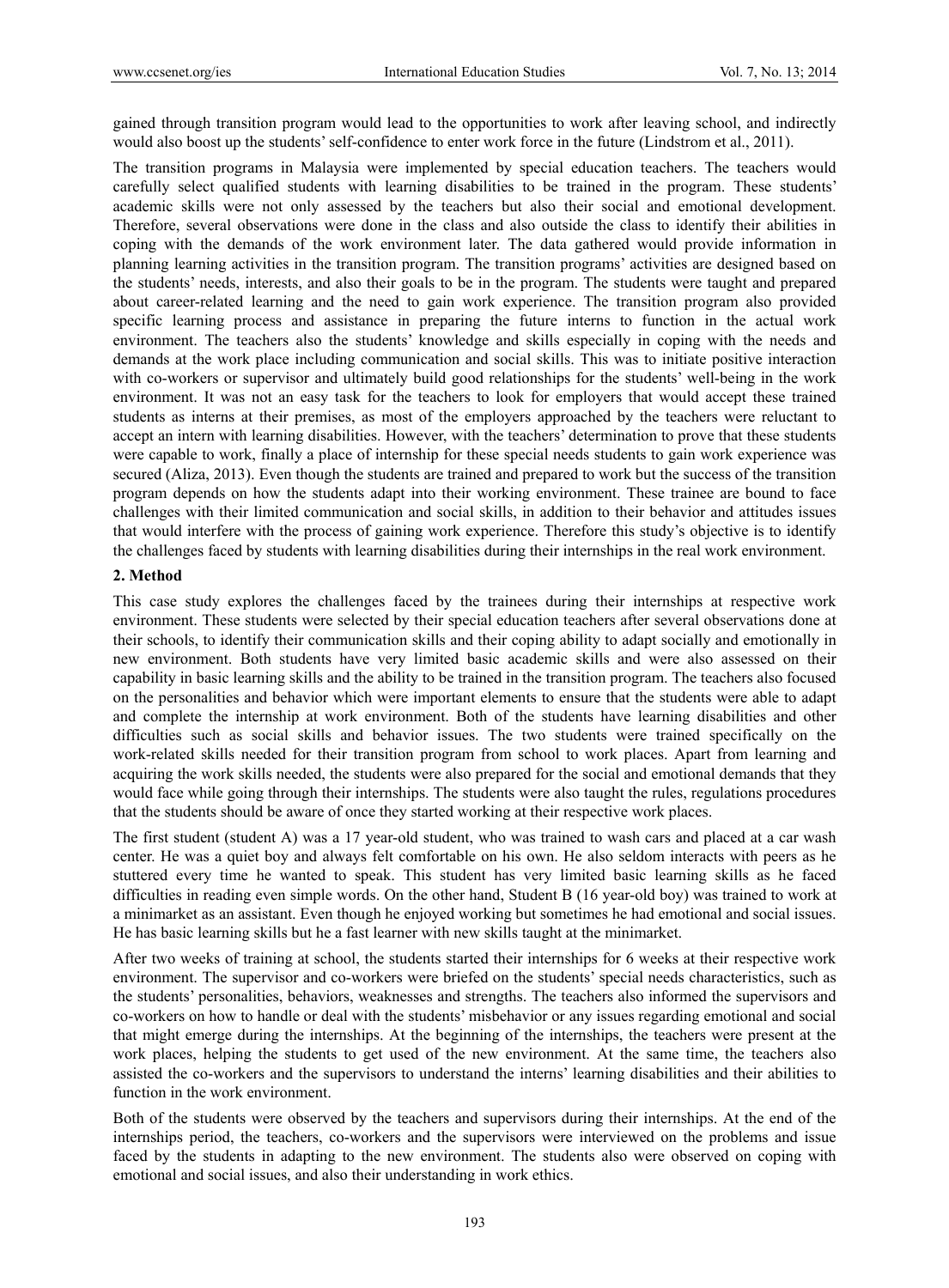## **3. Results**

The objective of this study was to identify the challenges faced by the special needs students during their internships. The feedbacks from teachers, co-workers and supervisors were analyzed thematically and data revealed that the students have difficulties in adapting to the work environment, communicating with co-workers, understanding instructions and completing the tasks given.

#### *3.1 Adapting to the Work Environment*

Based on the teachers' observation and the feedbacks from the co-workers and supervisors, it was clear that the main issue faced by the students was adapting to the work environments. As leaving their comfort zone in schools to continue learning an eventually gaining work experience in real work places was a big challenge for these students. They felt insecure and uncomfortable working or rather learning in a totally different and new environment.

The teachers agreed that the students have problems in adjusting to the routine and rules or regulation at their work places. As a result, the teachers had to help the students to accept the new environment as a place to learn and gain work experience which is important for their future. At the beginning of the internships, the teachers were constantly explaining to the students why they need to be there and do the tasks given. Feedbacks from the co-workers and supervisors also showed that the interns were stressed at the beginning of their internship trying to adapt to the new work environment.

Furthermore, the need to learn and acquire new skills in completing the task given also posed a problem to the students. They were not happy with these situations as learning new things and new skills at work environment stressed them. In addition of being outside of their comfort zones, the students also felt uncomfortable meeting new people such as supervisors, co-workers and also customers during their internships. This uncomfortable situation at work place eventually caused the students to face their next big challenge that is communication.

## *3.2 Communication Skills*

Both students in this study possessed low communication skills. Their interactions although limited with their co-workers, supervisors and even customers were not positive. The students were unable to function efficiently in their work environment. It is difficult for the students to gain work experience successfully if there were only minimal interaction between them and their co-workers or supervisors. As both students were very shy and have very low self-confidence, they were afraid or reluctant to interact with co-workers or their supervisors, even when they had problems while completing a task. In fact, at the beginning of the internship, student A refused to cooperate and participate in the task of washing the cars with his co-workers as he stuttered every time he wanted to say something. Therefore, the disability to communicate with co-workers and supervisor or even the customers hampered his chances in gaining work experience. It was difficult for both students to ask for help when they didn't understand what to do or didn't know what to do next after finishing the task given. With limited interactions, both of the students tended to lose focus when they failed to complete the task given efficiently.

# *3.3 Difficult in Understanding Instructions*

In transition program, the students were trained only on basic work-related skills in school, as the school had limited facilities in providing the similar work environment such as car wash center or mini market. Therefore, there were a lot of new things and new skills that the students need to learn once they started their internships at their respective work places. Even though with limited facilities and accessibilities at school, the students were trained by experienced special education teachers who were also qualified in teaching special needs students. The students also felt comfortable being trained by somebody who was familiar with their characteristics and learning disabilities. On the other hand at their work place, these students were required to learn new things or new skills from their co-workers and supervisors. This situation caused them to face difficulties as they didn't understand the instructions given by their co-workers or supervisors whom they hardly knew. In addition, the environment of working in the actual work place such as mini market or car wash center was totally different from the learning environment in schools. Therefore, getting instructions from somebody who were not knowledgeable about the special characteristics and also the learning disabilities of the students would impede the process of gaining work experience. Unfortunately, failing to understand the instructions on how to execute new task forced the students to display attitude problems.

# *3.4 Students' Attitudes in Completing the Task*

The process of gaining work experience also could be hampered by the students' attitudes too. This would lead to their low performance which was no acceptable by the supervisors. In this study, both of the students also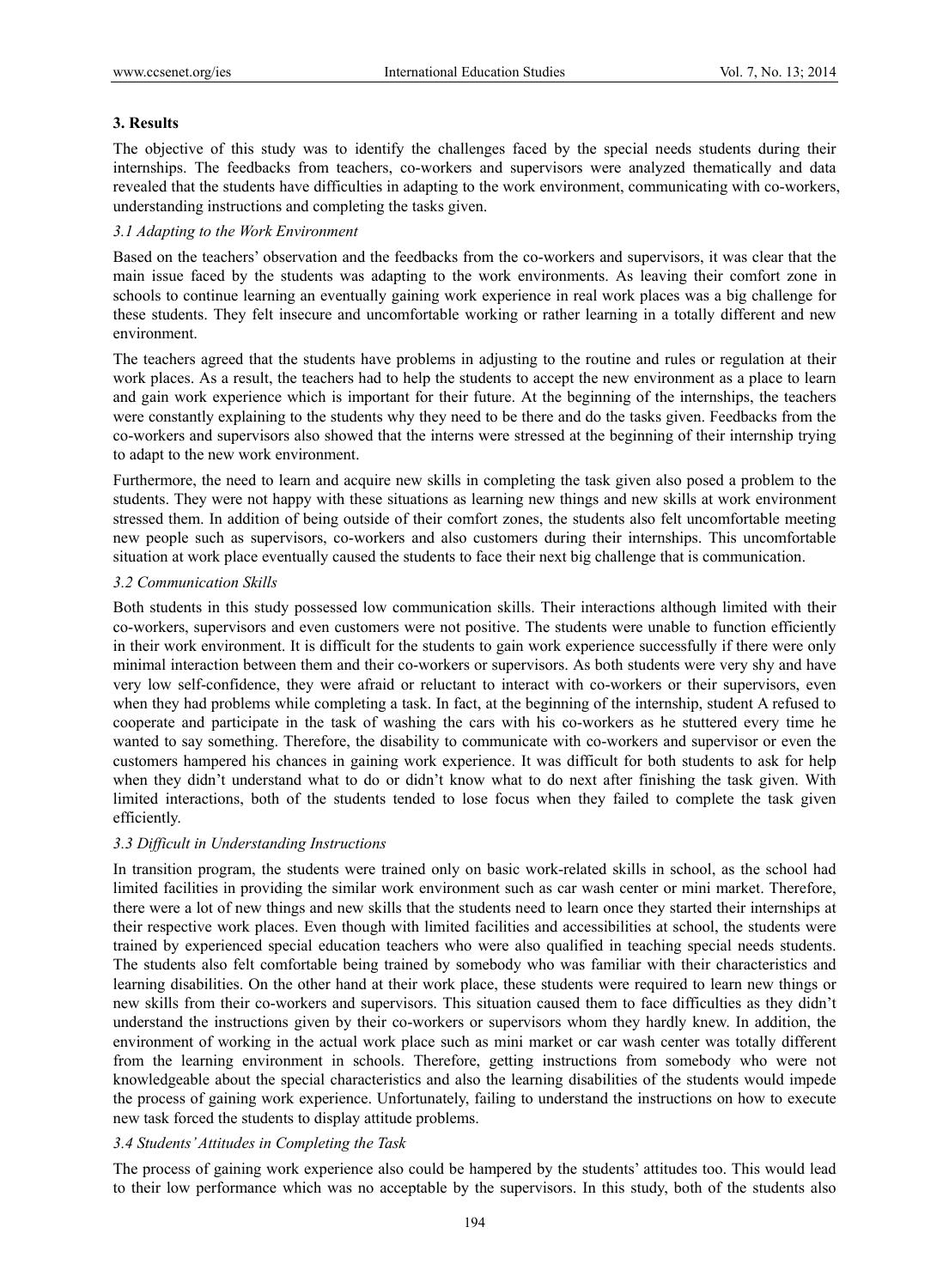have difficulties in following rules and procedures that were implement by the supervisors. They also felt bored with the task given as they were not interested in learning new things or having difficulties in completing the task efficiently. Sometimes they got upset when they were told to do the task correctly or they were reluctant to follow the instructions given and procedures required when executing the task. The students also completed the task given poorly or worse did not finished the task at all. For example, student B was reluctant and unhappy to receive instructions from his supervisor. As a result, he refused to do the task given as he was uncomfortable taking instructions from other than his teacher. He was also not interested to do some of the task given as he was bored with the task or have difficulties in completing the task. As both of the students lost focus easily while executing their task, they failed to complete the task efficiently. Students B also showed some constraint during his internship when he was asked to memorize the price of certain merchandise so it would be easier to serve the customer directly rather than keep asking the supervisor about it. It was a difficult task for him but with the assistance of supervisor he successfully memorized the price and was able to locate the merchandise needed on his own. On the other hand, student A couldn't keep track on the number of cars coming and going out of the center. Due to the fact that he was also couldn't write properly, the employer decided to give him the task of washing the cars only.

Even though, both students had to go through some challenges in the process of learning and gaining experience in their respective work place, but they had shown remarkable positive changes in their emotional and social development. Finally the students were able to adjust and adapt to their working environment and gave their best till the end of the internships.

#### **4. Discussion**

This study highlights the challenges faced by the students with learning disabilities while trying to gain work experience in the actual work environment. One of the findings indicates that at the beginning of the students' internships, they have difficulties in adapting to the new learning environment at real places which were different from their comfort zone in schools. Being uncomfortable with the new environment and new faces at work, ignited behavior and attitude problems as they were trying to make adjustment to their new found work environment. As a result, the students had to rely on their teachers who were there for the first few days of the internship to assist them in adjusting to the new environment, before they started to trust and accept their co-workers and supervisor as part of their learning mentors.

The feeling of being accepted as one of the team in their work environment helped the students to feel safe and comfortable to go through the internships with minimal attitudes problems. However, the success of the students in gaining work experience lies on the understanding and patient of the individuals who worked closely with the students in the work environment such as the co-workers and supervisors. The commitment to understand and provide the essential needs and support the students physically, socially and also emotionally were important component to build healthy work environment for the students' well-being. As Pinkney, Murray, and Lind (2012) suggested that to improve student functioning across multiple context, individual skills that are predictive of functioning across multiple domains should be focused during the training session.

Even though, the students were having difficulties adjusting to the work environment, but they were able to overcome the problems and adjusted successfully emotionally and socially that they were able to gain the work experience. But with understanding and helpful co-workers and supervisor would also help the student not only gain work experience but also raise the level of self-confidence and self-efficacy. However, the students were able to adapt to the work environment and feel comfortable to work happily with patient and caring co-workers and supervisors. Being accepted as part of the team in completing the task given, had helped the students to overcome their shyness in communicating as they successfully overcame their fear of interacting with others others, as limited interactions and low self-esteem would interfere with the students communication skills in the work environments. In addition the employers were aware of the students' needs to feel safe and be accepted in the working environment that they attended to interns' needs not only physically but also social and emotional needs at their premises.

Furthermore, individual attributes such as self-efficacy, motivation, and coping skills played a clear role in the ability to obtain and maintain living employment overtime as indicated by Lindstrom et al. (2011) would make the interns highly motivated to work and have positive interaction in the workplace. Both of the students were fortunate and highly motivated when their employers gave them some allowances after they had finished their internships. According to Butcher and Wilton (2008), most placements during transition program are part time, and wages vary with some entirely voluntary, other offer minimal training allowances and some paying around minimum wage. Even though, both students had finished their internship, but they were looking forward to